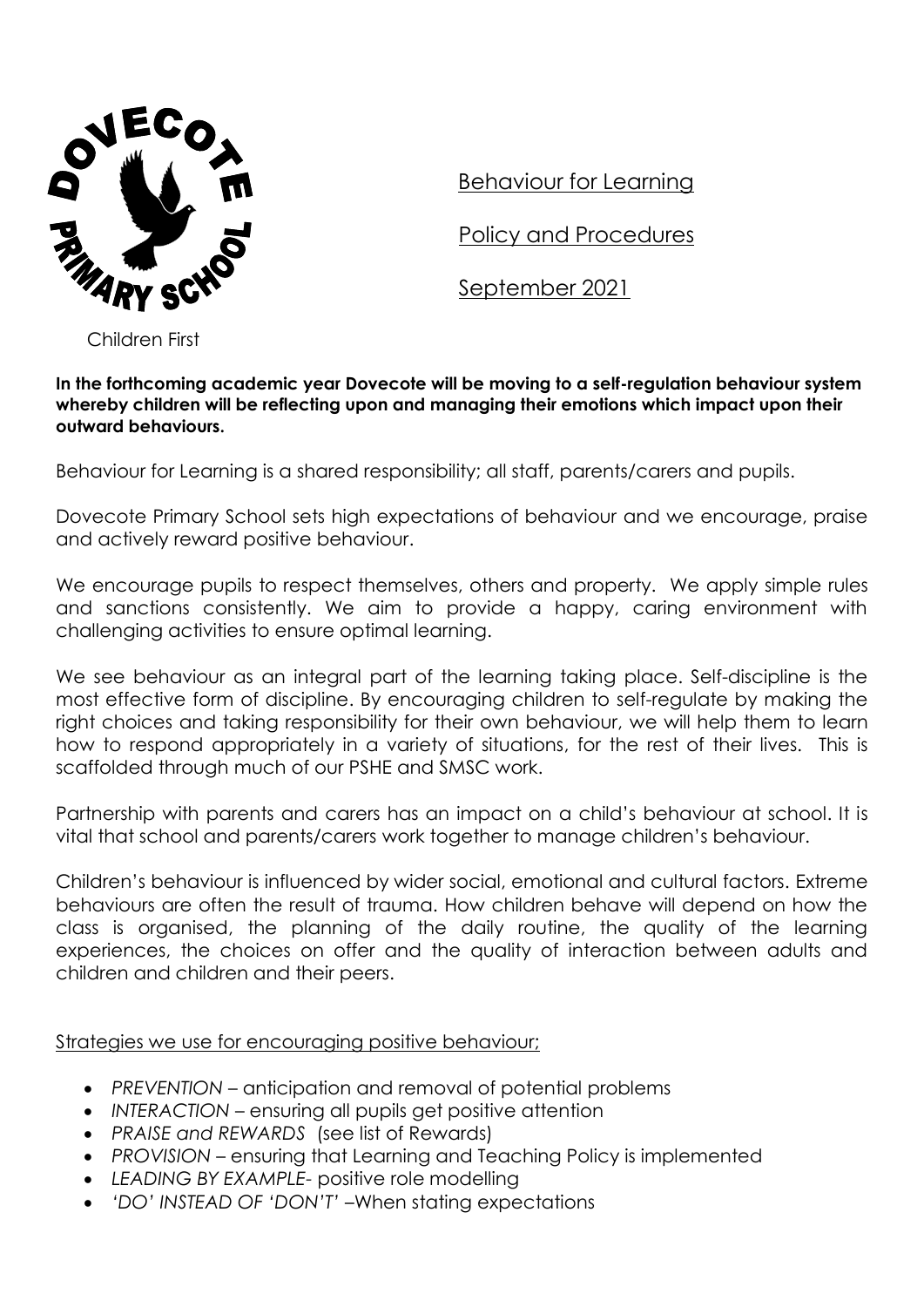# Behaviour Rewards

- HOUSE POINTS: Rec Year 6
- WEEKLY ACHIEVEMENTS: Years 1-3 assembly
- STAR OF THE WEEK: Reception-6
- INDIVIDUAL REWARDS FOR LEARNING: Rec year 6 sticker/reward charts and prize boxes
- CLASS REWARD: eg. jigsaw, marbles in jar etc. individual to class (aim for once every 4 weeks)
- Marvellous Me / Phone call / email
- Sticker Charts: Nursery-Year 6

# School Rules

Our agreed rules are clearly explained to the children and are included in information sent to parents.

The School Rules are:

- We will do as we are asked
- We will show respect for everyone
- We will move around school sensibly
- We will look after the environment

# Class Agreement/contracts

During the first week of each year, the pupils in each class are involved in creating a positive class agreement/ contract, to further support the School Rules. These are clearly displayed in each classroom.

What happens if a pupil breaks a School Rule?

Step 1 -Negative behaviour will be ignored and positive behaviour will be praised.

Humour and redirection may be used

Step 2 – A verbal warning will be given

Step 3 – A second warning will be given

Step 4 – Pupil notified of a short period of time out of class, unless there is an improvement of behaviour as deemed by the member of staff. (reception to year 1 will receive an immediate period of time out)

Step 5 – A period of time out of class, with a senior member of staff, if a pupil continues to break the rules despite warnings.

SERIOUS INCIDENTS See Behaviour Flowchart Cases of extreme behaviour may result in exclusion (see Exclusions Policy)

INDIVIDUAL PUPILS